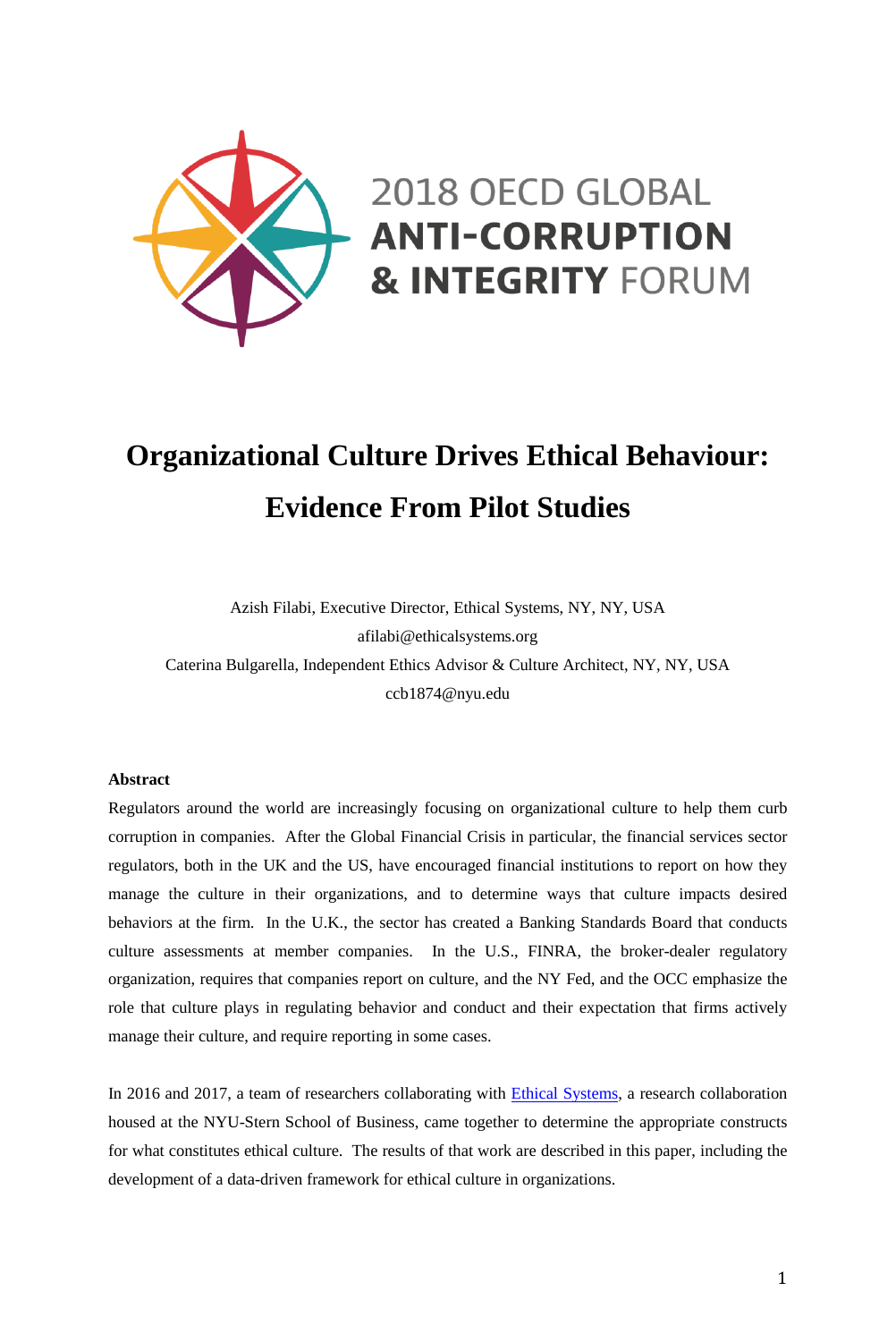The framework is an analog to Herzberg's two-factor theory, which is a simple model that describes the positive and negative continuums on which individuals express workplace attitudes. Applied to ethical culture, the research shows that there are both positive aspects of an ethical culture (Qualifiers) and negative aspects (Disqualifiers). The paper will define and explain each of the components in the framework and their relative importance to the outcomes measured. It will recommend that for organizations that wish to reduce corporate corruption, they seek to increase the qualifying factors in their organizational culture, and decrease the disqualifying factors. The Disqualifiers are components of culture that an organization must first work to minimize in their culture, as their existence is likely to increase unethical behavior. The Qualifying factors are those elements that an organization should work to improve to establish the ethical assets and foundation for behavior.

**\*\*\*\***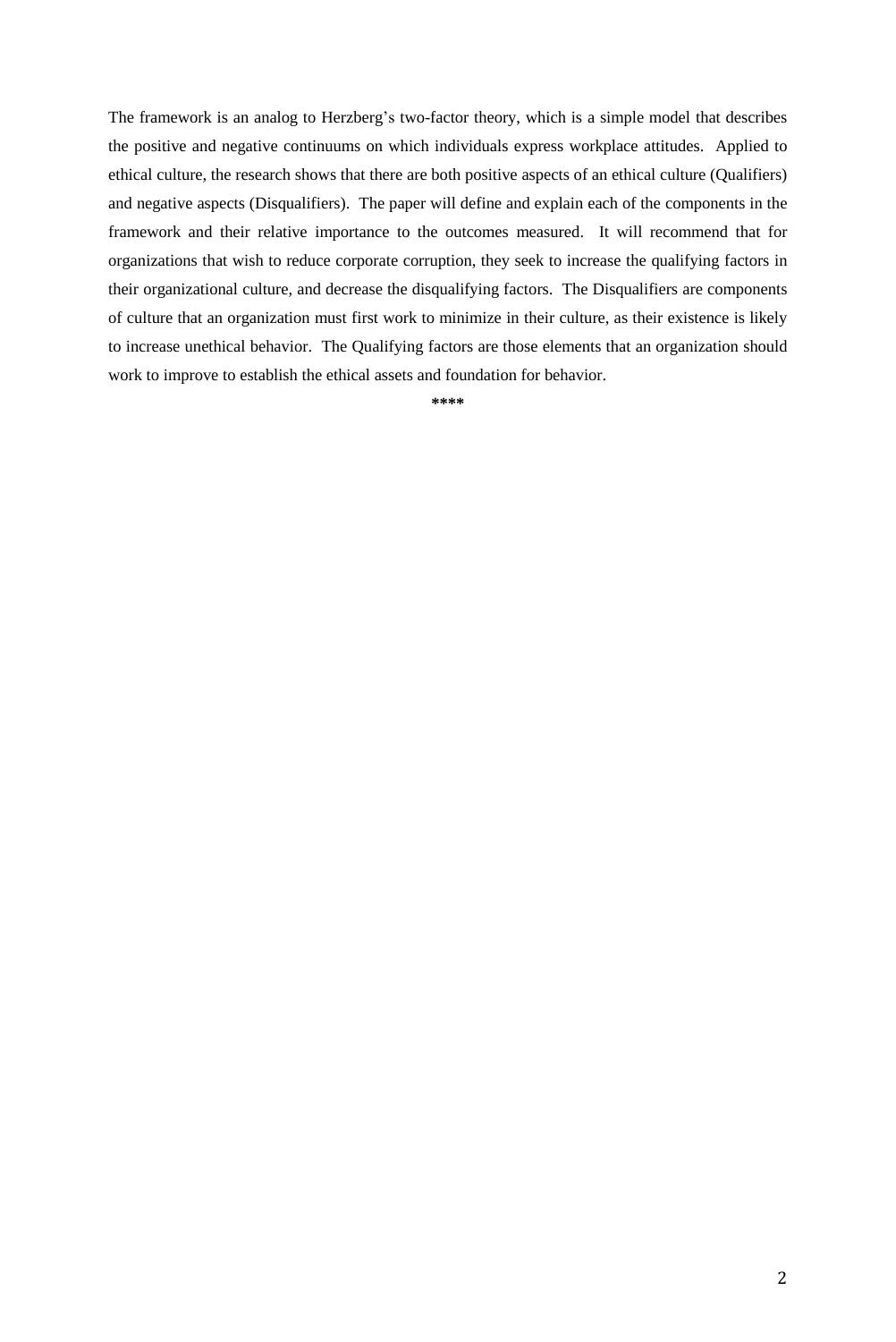The opinions expressed and arguments employed herein are solely those of the authors and do not necessarily reflect the official views of the OECD or of its member countries.

This document and any map included herein are without prejudice to the status of or sovereignty over any territory, to the delimitation of international frontiers and boundaries and to the name of any territory, city or area.

This paper was submitted as part of a competitive call for papers on integrity, anti-corruption and inclusive growth in the context of the 2018 OECD Global Anti-Corruption & Integrity Forum.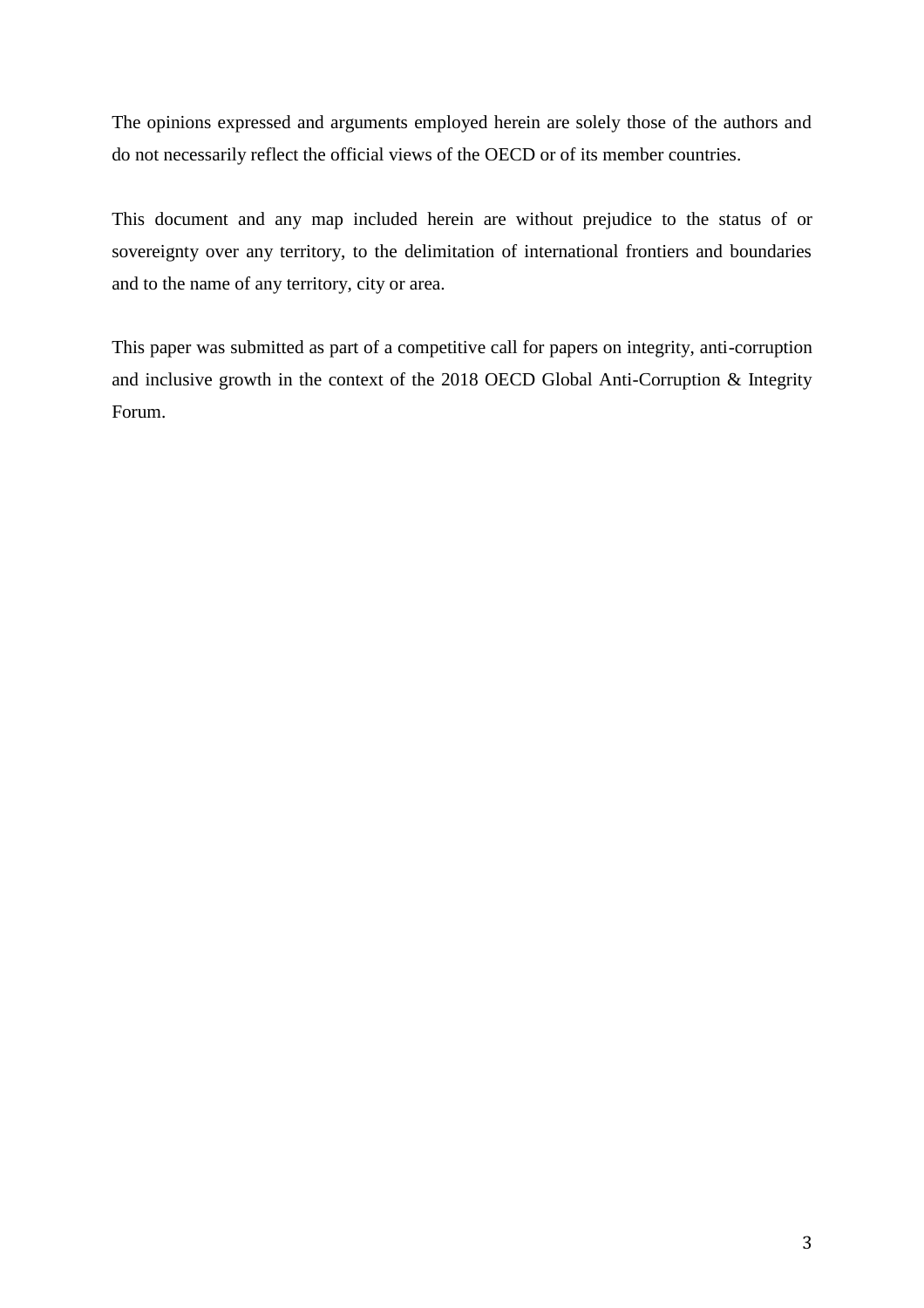## **1. Introduction**

Regulators in the United States and the United Kingdom are increasingly focusing on corporate culture as a mechanism through which corruption can be reduced. In particular, after the Global Financial Crisis the financial services sector regulators have encouraged financial institutions to more actively manage the culture of their organizations and its impact on employee conduct and behavior.

In the U.S., several financial service regulators have promoted culture as a regulatory imperative. The Financial Industry Regulatory Authority (FINRA), which serves as the broker-dealer regulatory organization, required in their 2016 regulatory and examination priorities letter that companies report on various metrics relating to their culture. FINRA asked companies to consider how the firm's culture relates to their risk management and compliance practices, with an emphasis on avoiding conflicts of interest and ensuring ethical treatment of customers. Similarly, the Office of the Comptroller of the Currency (OCC) has mandated that bank executives and directors integrate oversight of the culture of the firm into their ongoing oversight duties. According to the 2016 OCC Comptroller's Handbook, it is the duty of the senior leaders to "promote a sound corporate culture." The Federal Reserve Bank of New York has also elevated the role of culture in its supervisory agenda through public speeches by senior leaders as well as a series of practitioner-oriented and research conferences and publications on the topic. Recognizing the role that culture plays in shaping behavior and conduct at supervised banks, they have thus encouraged firms to begin to integrate behavior and conduct risk into their risk management practices.

Beyond the financial services sector, since 2004 the U.S. Sentencing Commission has officially recognized the role of organizational culture in creating ethical conduct. The Federal Sentencing Guidelines for Organizations, the governing document that establishes the elements of an effective compliance and ethics program for organizations who face prosecution and potential punishment, specifically states that the objective of such program is to "promote an organizational culture that encourages ethical conduct and a commitment to compliance with the law."

In the U.K., the financial services regulators as well as Parliament have similarly elevated the role of culture in shaping behavior at firms. The Financial Conduct Authority (FCA), the non-governmental conduct regulator for financial services firms, included culture reform in financial services as one of its strategic objectives in its 2015-2016 Business Plan. They highlighted that poor culture and internal controls at firms creates a risk to market integrity and efficiency, and that improvements in corporate culture are necessary to restore trust to the banking sector. The FCA also instituted the Senior Managers Regime, whose aim is to change corporate culture through improved accountability systems and structures for managers who should be held responsible for overseeing conduct.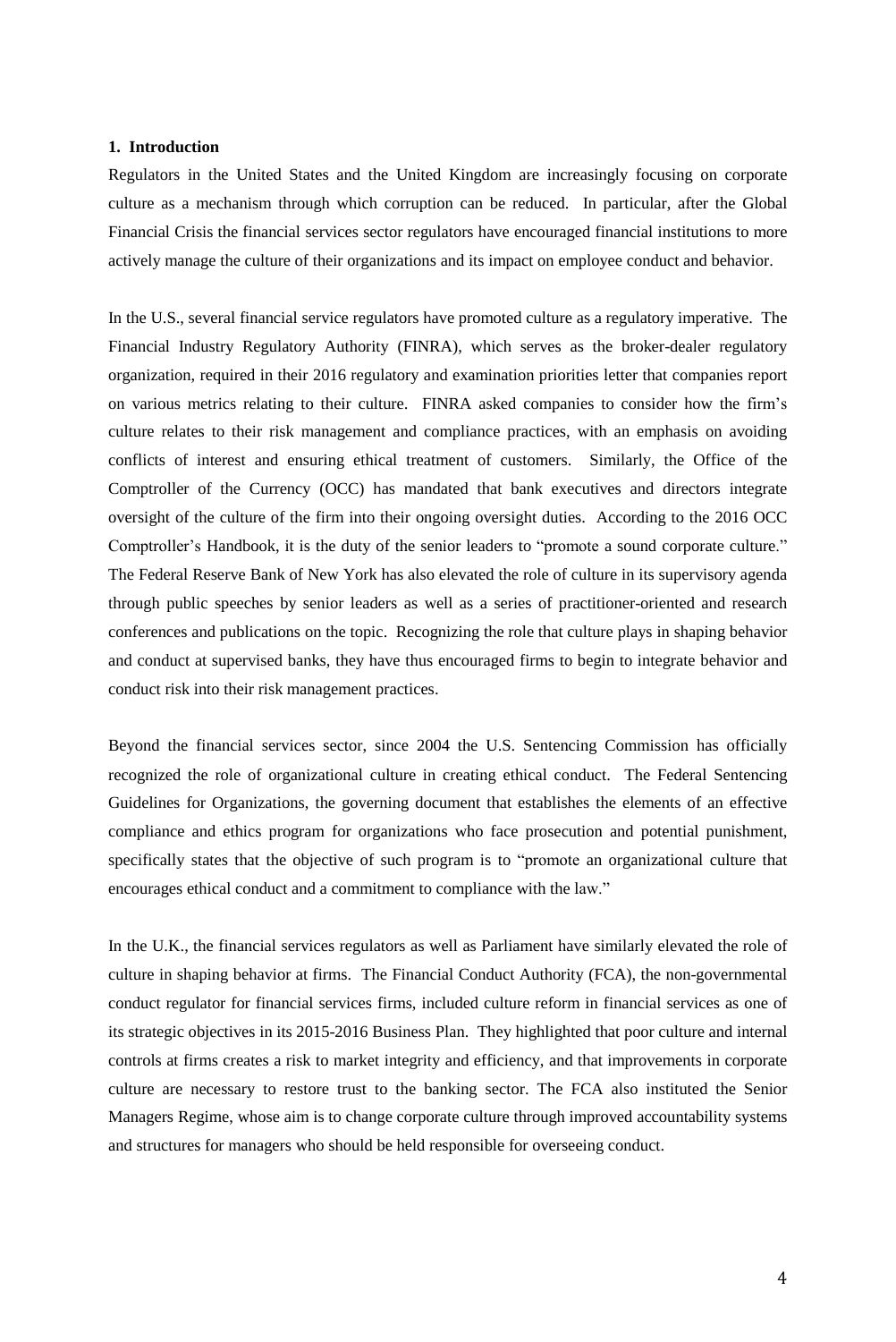One response from the banking sector in that country has included the creation of the Banking Standards Board (BSB), which is an industry-led body that promotes high standards of behavior across the U.K. banking industry, in order to help restore public trust in the sector. One of the tools they use to further this goal is to conduct culture assessments at firms, through both surveys, interviews and focus groups. The BSB assessments of organizational culture at the firms have enabled, among other benefits, better understanding of the apparent mismatch between values espoused by firms and the perceptions by some of their own employees on how business is actually done. This lack of alignment in shared values provides opportunity for misbehavior and corruption.

Culture measurement is a key tool to better understanding the drivers of behavior in firms. For assessments, including surveys, to be effective, the effort must be supported by senior management, even if it may uncover some uncomfortable truths about the firm. Addressing the reality of culture is necessary when combating the risk of corruption and misbehavior (Trevino, Haidt, & Filabi, 2018).<sup>i</sup> Also, executives often have a more optimistic view of organizational culture than the middle-level or junior employees (Trevino, Weaver, & Brown, 2008).<sup>ii</sup> Assessments are therefore critical to developing a deeper understanding of the firm from multiple perspectives.

In any organization, culture is a complex and multi-system framework that must be aligned to encourage ethical behavior (Trevino & Nelson, 2018).<sup>iii</sup> The systems can be thought of as both the formal and informal elements of an organization. The formal elements include the official communications of executives, the internal policies and codes of conduct, training programs, employee selection systems (hiring, firing) as well as systems for managing performance and goalsetting. The informal systems include norms of daily behavior, rituals that help members understand the organization's identity and its values, the myths and stories people tell about the organization, and the language people use in daily behavior.

Thus, culture is a complex phenomenon that both drives employee behavior (through formal systems) and emerges through mindsets and behaviors of employees (by learning and emulating others). The following research summary provides a framework of *ethical* culture in an organization, focusing in particular on the norm of behaviors at the firm. The goal is to enable regulators and companies to fully integrate and appreciate the impact of behavioral norms on the risk of misconduct. Companies should survey their employees on each of the culture constructs described below to gain a better understanding of where there may be ethics risk.

# **2. Research process**

In 2016 and 2017, a team of researchers collaborating with Ethical [Systems,](http://www.ethicalsystems.org/) a research collaboration housed at the NYU-Stern School of Business, convened to determine the appropriate constructs for what constitutes ethical culture. The project consisted of two phases: 1) the team first determined which are the most important constructs and outcomes to be assessed at an organization, and then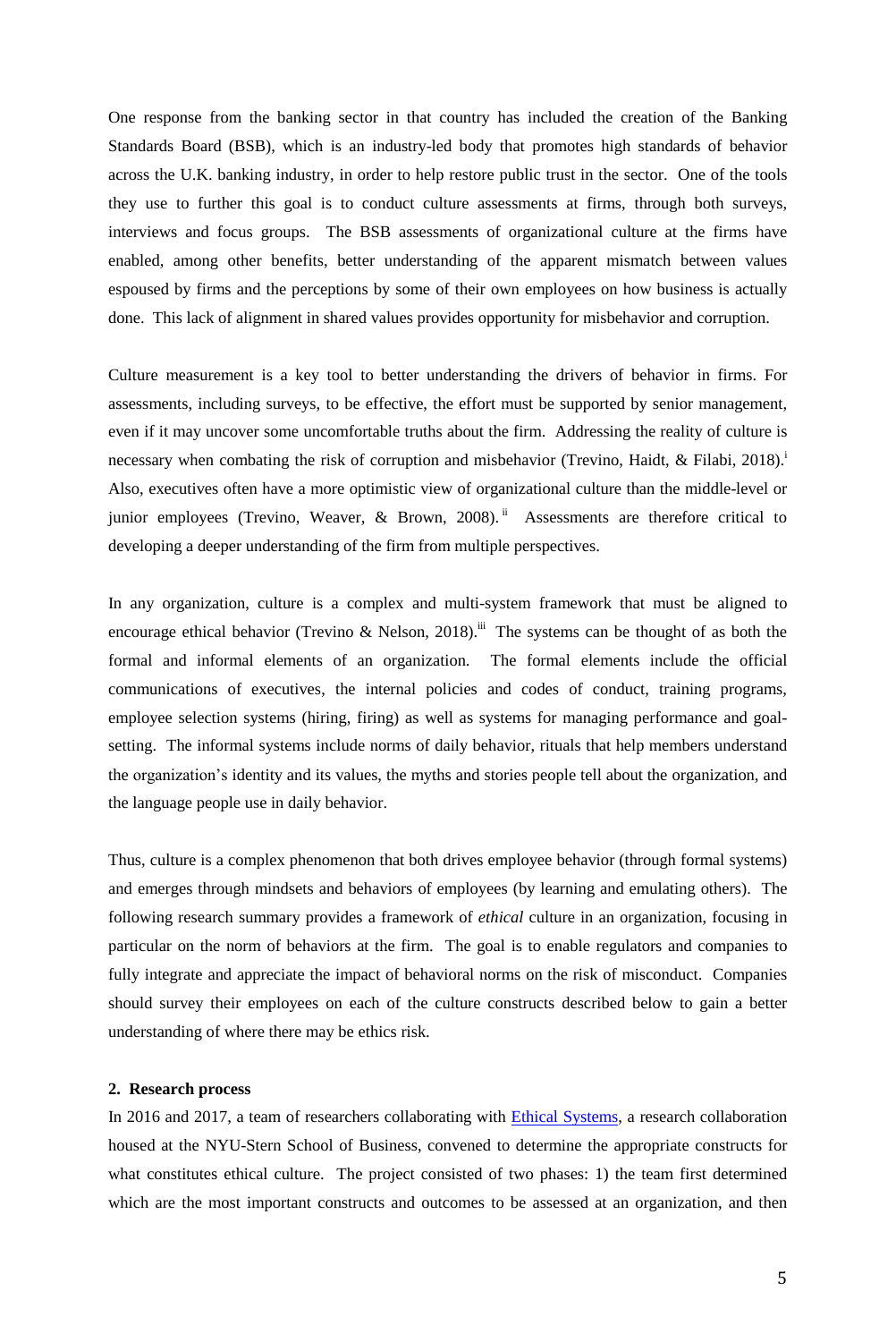created a survey-based culture assessment that draws from the existing academic literature and; 2) the team then collected data on the initial survey measures through pilot studies in two companies, as well as through company-agnostic online surveys (where respondents indicated which types of companies they worked for, but did not disclose the name or other details). The data from these studies has been used to develop a framework for ethical culture in organizations, which we describe in this paper.

The team of researchers who comprised the Ethical Systems culture working group are social scientists who have each studied certain components of ethical cultureiv.

In the first phase, the working group conceptualized the relevant constructs of ethical organizational culture (e.g., fairness, trust, etc.). They then reviewed the academic literature to collect corresponding measures (i.e., survey items). Validated survey measures did not yet exist in the literature for every component that the team wished to measure. A literature review and summary of the existing measures in the academic literature is beyond the scope of this paper, but can be found in Treviño, Haidt, & Filabi (*forthcoming*, 2018).

Based on this initial research, the group then designed a survey for pilot testing that drew from these measures, and also included additional measures for constructs they wished to validate. The survey was designed to assess the ethical culture of an organization, specifically attempting to uncover the mindsets and behaviors. As such, respondents were asked about various components of ethical culture including their observations of misbehavior in the workplace (e.g., stealing from the company, violating the Code of Conduct, etc.). The data collected comprised of 1,358 respondents. All respondents first completed general demographic information (gender, seniority in the company, tenure), including their geographic location and function in the organization. Next, respondents completed the pool of culture survey items developed in phase one. The order of assessment for the constructs was randomized, as were the order of items for each individual construct.

The data was then analyzed for reliability of each of the individual constructs, and composite scores were created for those constructs that were assessed with multiple items. The researchers used linear regression to assess the predictive utility of each culture construct on each outcomes (described below).

## **3. The components of ethical culture.**

This framework describes ten areas of measurement for any organization that wishes to understand whether they have an ethical culture. These ten areas are organized in a Two-Factor Model of Ethical Culture. The two-factor model is an analog to Herzberg's two-factor theory of job satisfaction. According to Herzberg, there are two sets of components that affect employee satisfaction: "Hygiene" factors (e.g., job security, pay, etc.) and Motivators (e.g., meaningful work, recognition, etc.). The absence of hygiene factors in the workplace creates employee dissatisfaction and turnover; in contrast,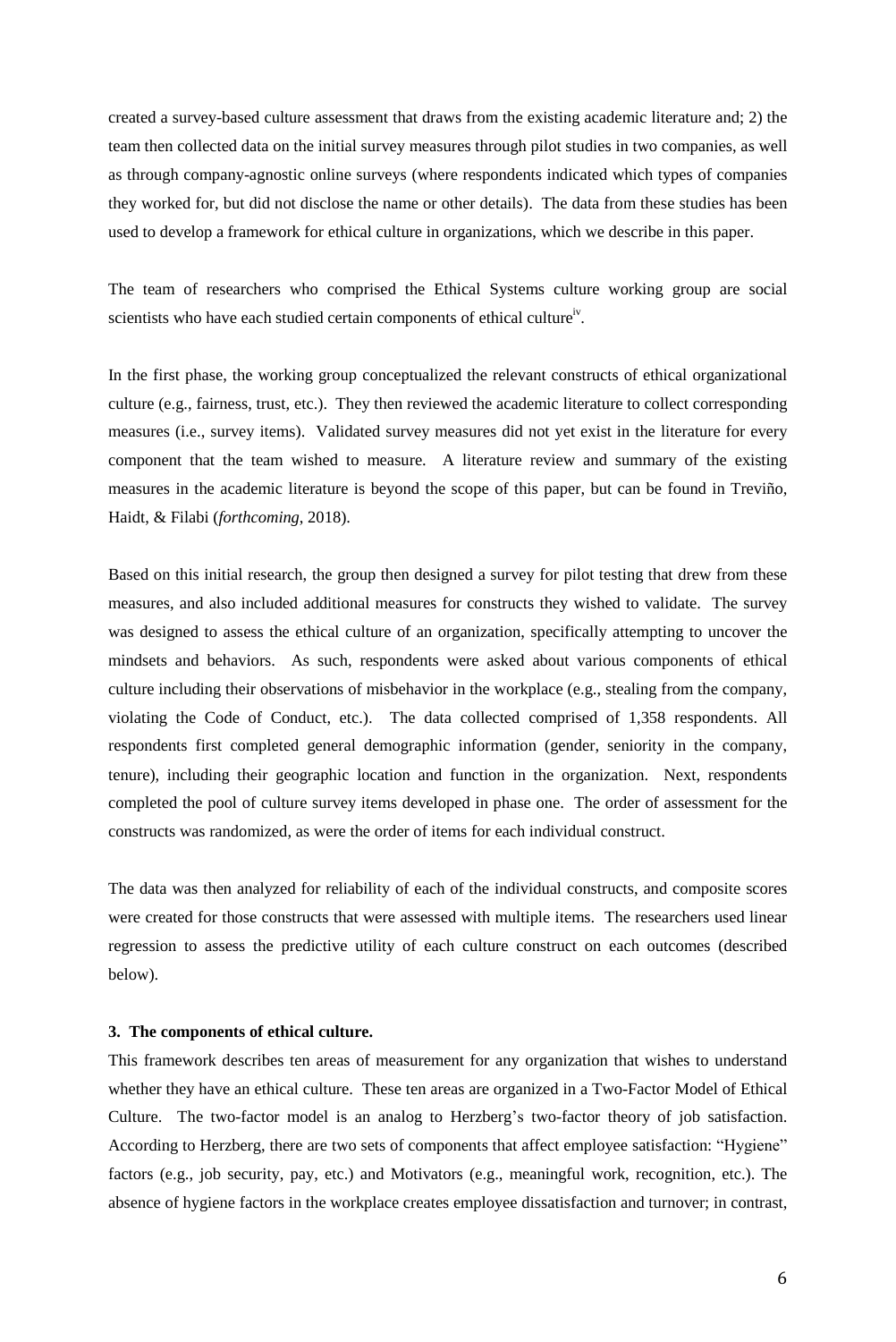the presence of motivators leads to highly engaged employees who wish to further the company goals. (Herzberg,  $1959$ ).

Herzberg's theory is that organizational leaders should first address the extrinsic, hygiene factors of workplace conditions that lead to dissatisfaction before tackling the motivators.

The Two-Factor Model of Ethical Culture is similarly comprised of both positive aspects (Qualifiers) and negative, hygiene factors (Disqualifiers). The disqualifying factors are those that, when present in an organization, are likely to increase unethical behavior, and the qualifying factors are those that motivate employees towards ethical behavior. The Disqualifiers can also be thought of as minimum requirements. They represent the ethical debt companies must pay off in order to create the foundations for a strong ethical focus. In contrast, the Qualifiers embody the active investments organizations need to make to build ethical assets upon those foundations.

Each of these factors is measured by survey questions that can help organizations assess their own culture (or be used by a trusted third-party to conduct the assessment at their firm). The validity of the items as indicators of ethical culture was determined by their correlation to the following outcomes: 1) observations of misconduct in the workplace; 2) ethical decision-making; and 3) employee commitment to the organization. Each of these outcomes adds value to the goals of an organization. Ethical decision-making is a critical outcome because it is a key antecedent to ethical behavior. Employee commitment is a precursor to employee engagement and loyalty, and thus reduced employee turnover. And finally, observations of misconduct provide evidence of corruption and unethical behavior.

The ten areas of measurement tap into five key dimensions of culture, which are 1) social contract, 2) leadership behavior, 3) organizational ethos, 4) individual perceptiveness, and 5) employee response to observed misconduct. Because the measures across these dimensions were found through the pilot studies to successfully predict observations of unethical behavior, as well as the other outcomes described above, they are uniquely relevant to the objective of measuring ethical culture.

Figure 1 describes the ten areas of measurement, which can impact a company's focus on ethics in profound ways. Organizational leaders and other employees must balance both the positive and negative elements of their culture in the complex interplay of their daily formal and informal systems. Five areas on the left of Figure 1 (the Disqualifiers) capture the prerequisites business needs to meet to develop a strong ethical orientation. Companies that score high on these five areas present foundational weaknesses that should be addressed thoroughly and before any other type of culture work is started.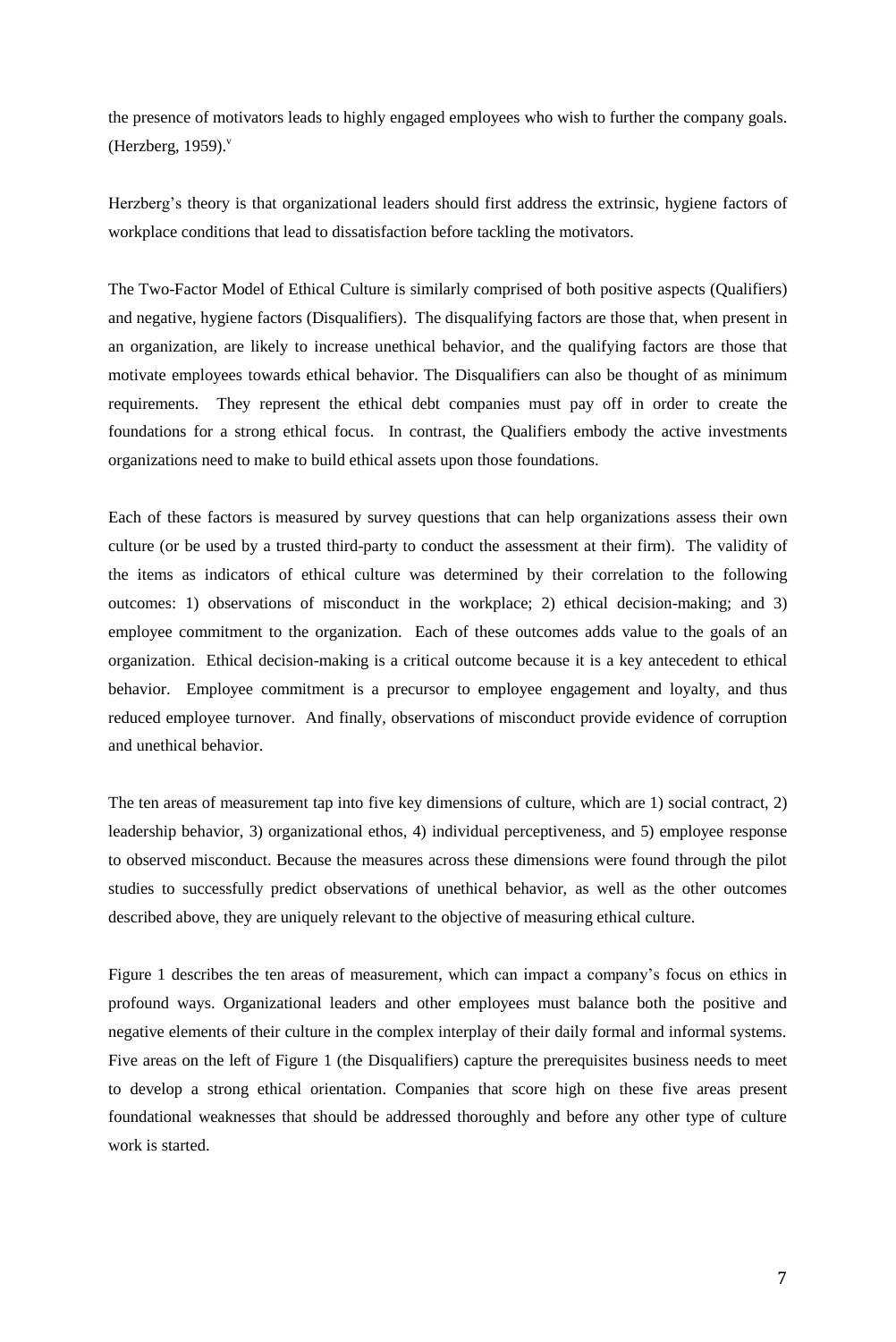The other five areas on the right of Figure 1 (the Qualifiers) denote qualities and dynamics consistent with a robust ethical orientation. We call them Qualifiers because the higher a company scores on them, the stronger its ethical focus.



 *Figure 1. A Two-Factor Model of Ethical Culture.*

The outcomes listed in the middle of Figure 1 represent the organization's goals (improved ethical behavior, improved ethical decision-making, and increased employee commitment), which are influenced by the opposing forces of the negative and positive elements of culture. These positive outcomes are likely to be observed when a company scores low on the Disqualifiers and high on the Qualifiers.

Figure 1 highlights not only the dimensions that define an organization's focus on ethics, but also the important dynamics for understanding the types of gut checks employees make to decide if the culture in which they work is ethical or not. According to ethical intuitionism, people use basic moral modules (e.g., fairness, care, loyalty) to determine if something is ethical (Graham et al., 2012).<sup>vi</sup> Experiencing unfairness, abusive manager behavior, a selfish attitude, and/or retaliation will likely fail employees' elementary expectations about ethical conduct, leading them to conclude that their organization's culture is unethical. This, in turn, may have an impact on their level of moral engagement. In contrast, experiencing trust, ethical leadership, a caring attitude, and empathy will be consistent with expectations of ethical conduct, helping employees view their organization as being ethical. A review of the five dimensions follows below.

# **3.1 Social contract**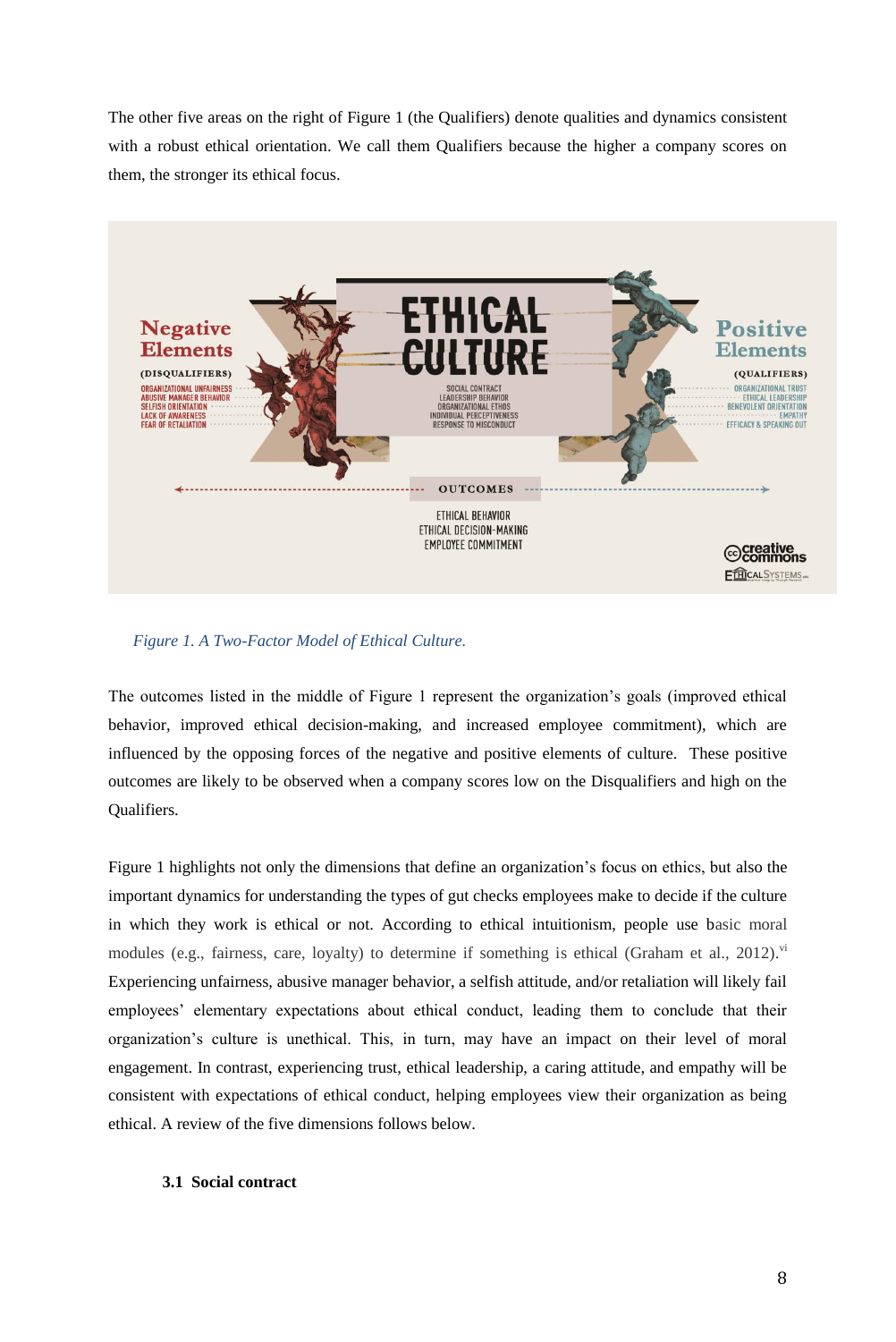Social contract refers to a set of shared perceptions about how the organization relates to people and people relate to each other. If employees are treated unfairly or observe the organization applying standards and policies in a way that shows preferential treatment, they'll likely experience organizational injustice and some level of dishonesty/hypocrisy. In contrast, if employees experience trust (the Qualifier in this category), the prevailing perception will be that the organization and its members will not harm each other. Tan and Tan (2000), for example, defined trust as "an employee's feeling of confidence that the organization will perform actions that are beneficial, or at least not detrimental, to him or her.<sup>vii</sup><sup>7</sup> That is, a social contract based on trust will likely strengthen the organization's ethical focus by reinforcing the perception of a shared code of conduct.

#### **3.2 Leadership behavior**

This component captures the influence of leadership and management on the organization's ethics. Do leaders engage in behavior that strengthens or weakens a company's ethical orientation? This is a fundamental question as, traditionally, leadership has been associated with the ability to influence and motivate others (e.g., House, 1994; Mosley, Pietri, and Megginson, 1996).<sup>viii</sup> Moreover, leadership can have a profound impact on how the organization's culture changes and evolves over time (Schein, 1992; Avolio & Avolio, 1993).<sup>ix</sup>

#### **3.3 Organizational ethos**

The organization ethos refers to deep-rooted beliefs that organizational members hold about themselves and others. This dimension overlaps with Arnaud's and Schminke's notion of ethical climate  $(2012)^x$ , encompassing basic assumptions about behavior (e.g., selfish vs. benevolent). Ethos runs deeper than what people perceive on the level of daily experiences and other transient factors. Selfish versus benevolent assumptions can affect how employees process information and respond to others. They can impact the priorities people set. And they can influence the way employees frame ethical dilemmas, use resources, and engage with each other.

#### **3.4 Individual perceptiveness**

Each individual brings a level of insight to bear upon ethical challenges. This is their individual perceptiveness. Awareness of ethical issues is a necessary precondition of ethical decisionmaking. Butterfield, Treviño, and Weaver (2000) defined moral awareness as "a person's recognition that his or her potential decision or action could affect the interests, welfare, or expectations of the self or others in a fashion that may conflict with one or more ethical standards.<sup>xi</sup> Lack of awareness is not only detrimental to one's ability to make ethical decisions, but also indicative of an immature culture. In contrast, empathy (the Qualifier in this category) underscores emotional and/or cognitive perspective-taking (McDonald & Messinger 2011)<sup>xii</sup>, foretelling a more thoughtful and mindful response to ethical challenges.

#### **3.5 Response to misconduct**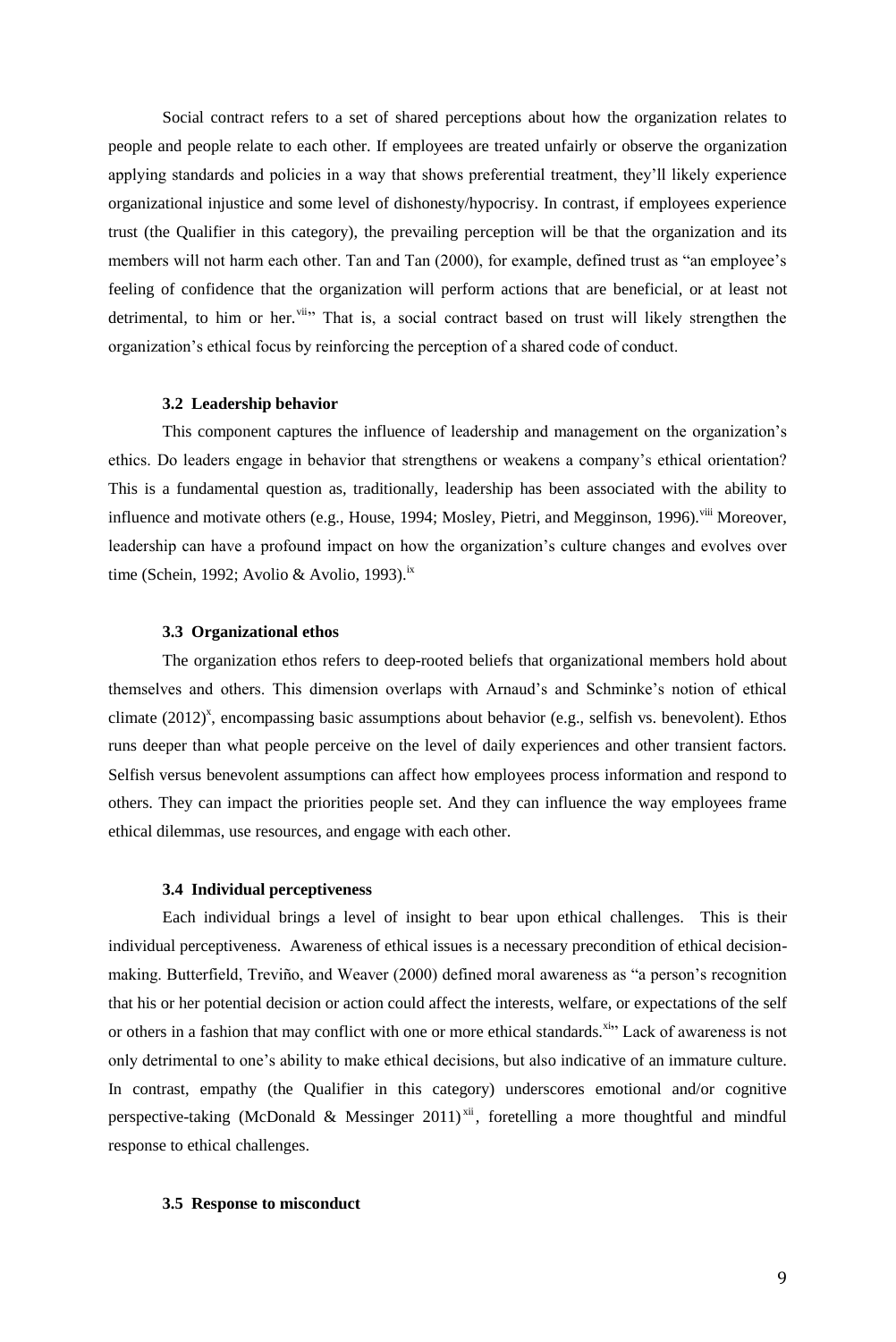The response to misconduct is an area that highlights how people react when they observe unethical behavior. Because this dimension is immediately relevant to ethical outcomes, it can be viewed as an acid test of a company's ethical focus. Do people fear retaliation? Do they feel a sense of agency over ethical outcomes? Do they speak up if they observe misconduct? A culture grounded in ethics presupposes that employees perceive a certain level of control over ethical outcomes, and that there exist resources that can help them take action against unethical occurrences. In contrast, if people fear retaliation, the organizational culture will probably lack key ethical components (Mayer, Nurmohamed, Treviño, Shapiro, & Schminke, 2013),<sup>xiii</sup> making it all the more difficult for employees to report misconduct and actively contribute to a strong ethical focus.

Each of the five areas of measurement is characterized by culture constructs that serve as either a Disqualifier or a Qualifier for the overall ethical culture. A company's standing across the five areas must be understood in relation to both the Qualifiers and the Disqualifiers. When assessing organizational culture, companies must consider two critical questions: 1) Does the company meet the minimum requirement in each area?; and 2) If it does, how effectively is the company building ethical assets across the five dimensions of ethical culture?

The remaining sections of the paper provide a discussion of the psychological and behavioral underpinnings of each of the Disqualifiers and Qualifiers that comprise these five areas of measurement.

## **4. The Disqualifiers: Meeting Minimum Requirements**

The Disqualifiers provide a blueprint for the dynamics and practices a company needs to avert in order to set the right foundations, and imprint the organization with a strong ethical orientation. They represent the "don'ts" companies must avoid if they wish to foster an ethical culture. Organizations should minimize all five Disqualifiers because each of them is at odds with basic moral expectations. Not only will companies that score high on the Disqualifiers be viewed as having weak business ethics, but they will also lack the foundations on which strong ethical practices are built. In other words, even if a company rates highly on the Qualifiers, the Disqualifiers can serve to cancel out those positive factors. We now define and describe each of the Disqualifiers in turn.

## **4.1 Organizational Unfairness**

Research indicates that employees are likely to pay attention to how the organization distributes outcomes and resources, as well as to how organizational processes and policies are implemented (Lind & Tyler, 1988).<sup>xiv</sup> Distributive and procedural unfairness can cripple a company's attempt to build a strong ethical culture for a variety of reasons. For example, justice operates as a basic motive (Tyler, 1991), $^{xy}$  raising the symbolic meaning and evaluative relevance of any form of unfairness people experience at work. Furthermore, procedural and interactional injustice violate shared expectations of reciprocal moral obligations (Cropanzano, Goldman, & Folger, 2003).<sup>xvi</sup> And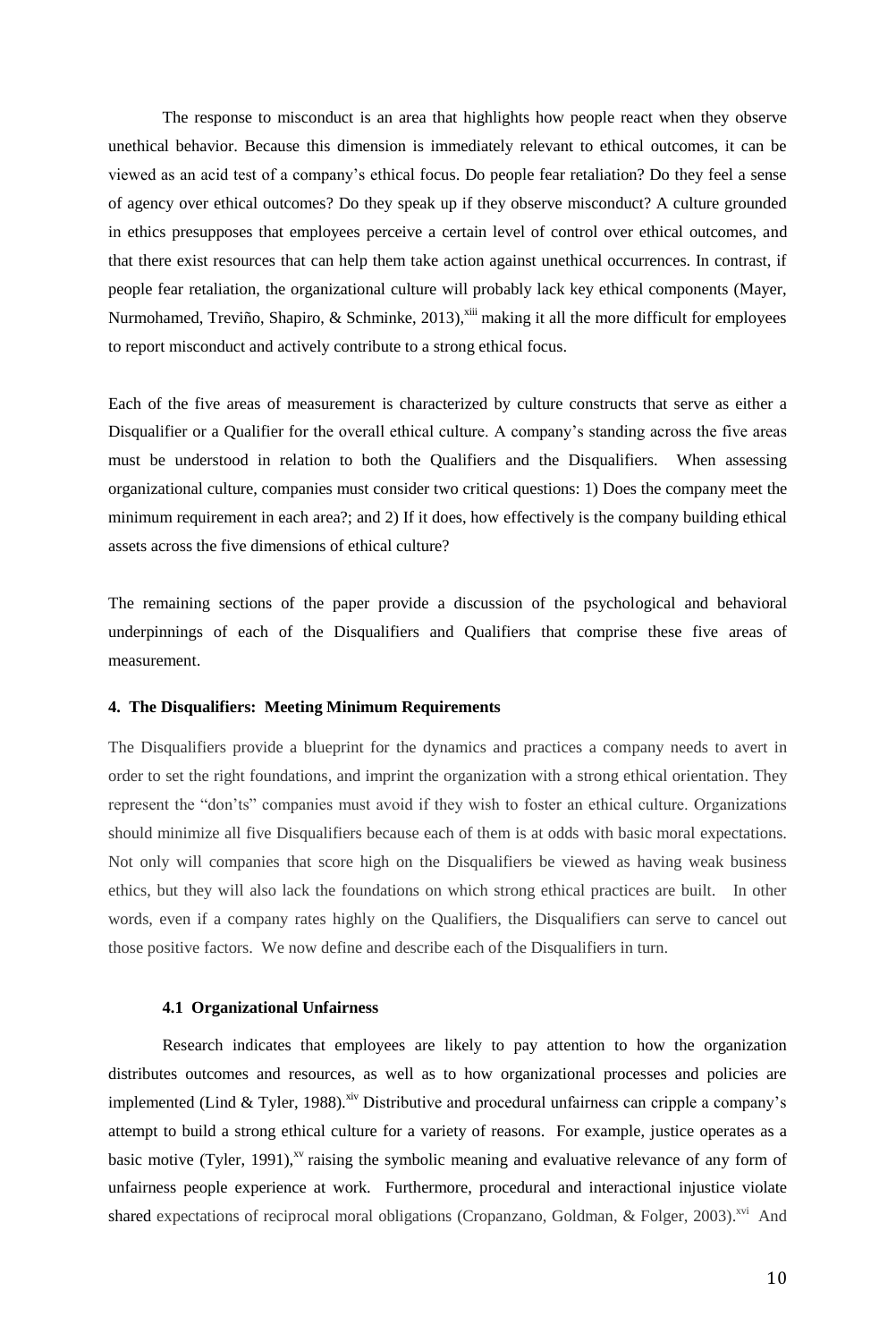when agreed-upon rules and procedures are violated, people feel a loss of personal control (Cropanzano, Rupp, Mohler, & Shminke, 2001),<sup>xvii</sup> as well as a threat to their social status (Tyler and Blader, 2000). xviii

Because organizational unfairness endangers basic motives, contradicts shared obligations, and portends negative personal consequences for employees, its performance as a Disqualifier of ethical culture should be monitored closely.

## **4.2 Abusive Manager Behavior**

Abusive manager behavior entails the exercise of managerial power over employees in an inappropriate manner. Ashfort  $(1997)^{xix}$  used the term "petty tyranny" to capture a constellation of abusive behaviors, such as arbitrary decision-making, employee belittlement, intolerance of dissent, and capricious punishment. Abusive manager conduct—such as yelling, humiliating, using derogatory terms, backstabbing, and so on— has also been shown to have harmful emotional impact on the employee's sense of competence and/or self-esteem (Keashley, Trott and McLean 1994).<sup>xx</sup> Behavior that falls in this category is unethical because it violates shared norms. It is unfair because it is enacted as a result of a power differential. And, it is abusive because it causes harm in a context in which the target doesn't have adequate control over the means, processes, and resources needed to rectify the situation.

Moreover, such conduct can have an enduring negative impact on the organization's culture due to the influential role managers play on their employees' work life. Even when ethical leadership trickles down from the top (Mayer, Kuenzi, Greenbaum, Bardes, & Salvador, 2009),<sup>xxi</sup> it may be hard for people to discount the behavior of an abusive manager and the negative consequences that ensue from an experience that has such moral intensity, particularly as they are likely to interact more consistently with their immediate manager<sup>xxii</sup>. It is also difficult for the organization to control the negative learning that takes place when people observe a consistently unethical model of conduct (Bandura, 1978)<sup>xxiii</sup>. Finally, if the manager's behavior goes unpunished, employees may easily conclude that the organization doesn't place much value on ethics.

# **4.3 Selfish Orientation**

A selfish orientation entails putting one's own interests and gains before those of others  $(Palmer, 2000)^{xxiv}$ . In an organizational culture with such an orientation, people are predominantly concerned with securing and/or protecting personal outcomes. For example, employees may believe that their own survival and tenure in the organization requires defending their own turf above all else.

Though a focus on individual results doesn't have to be at odds with ethical outcomes (Lu, Zhang, Rucker, & Galinsky,  $2017$ <sup>xxv</sup>, selfish motives, such as the desire for rewards or social status, can increase the likelihood of unethical behavior (Edelman & Larkin, 2015; Kern & Chugh, 2009)<sup>xxvi</sup>.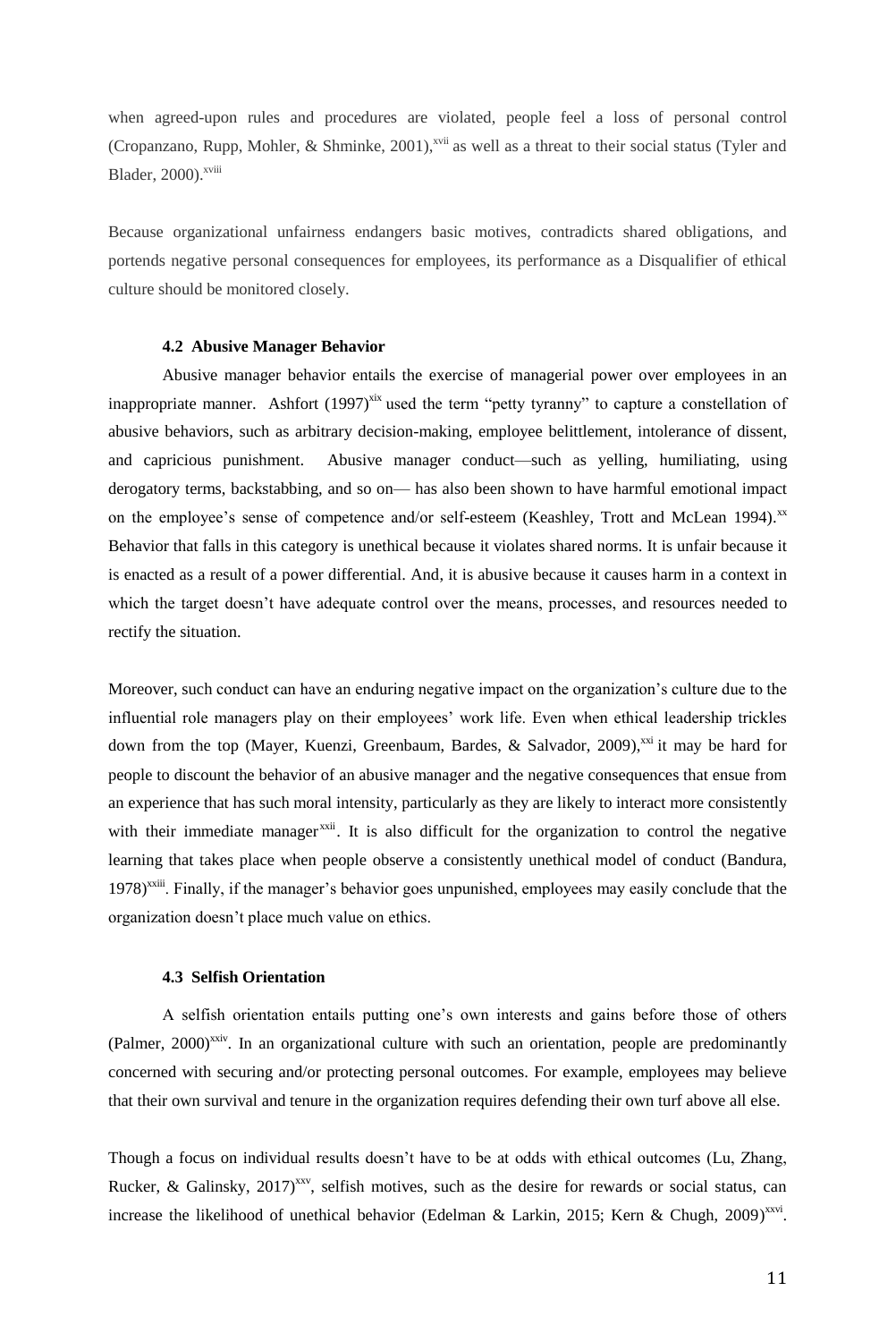Furthermore, they may dilute the organization's effort to create a shared ethos and successfully align self- and organizational interests.

The negative effect of a selfish orientation on a company's ethos and risk of misconduct will manifest in different ways. For example, if people are predominantly driven by self-interest, they may choose to ignore what is right to achieve what is most beneficial to them. Or, they may fail to hold others accountable, should that entail a cost or get in the way of a gain. Or, they may gloss over ethical problems that are not immediately relevant to their goals. In this type of organizational environment, the beliefs, assumptions, and values that govern individual action and decision-making are centered upon what is right and good for oneself, rather than what is right and good for the collective.

## **4.4 Lack of Awareness**

Moral awareness—the ability to recognize the moral implications of a challenge, situation and/or decision—is a critical component of moral reasoning and ethical decision-making (Rest, 1986; Clarkeburn,  $2002$ <sup>xxvii</sup>. This is why lack of awareness is a Disqualifier of ethical culture. If employees cannot discern the ethical nature of certain issues, the organization is missing a key ingredient to build a strong ethical focus. Not only will people lack the resources to contribute to the organization's discourse on ethics, but they will be less likely to engage in ethical decision-making (Treviño, 1986)<sup>xxviii</sup>.

The detection of low ethical awareness among employees is also an indication that the culture, as the system of formal and informal levers that regulate and foster ethical conduct (Brown & Treviño, 2006; Kaptein,  $2008$ <sup>xxix</sup>, is not operating as it should. Even if people had low moral sensitivity to begin with, an organization committed to ethics would take action to raise employees' awareness of ethical issues through conversations, training, communications, and other interventions.

## **4.5 Fear of Retaliation**

What does it mean for people to fear retaliation? It means that they expect that others in the organization (e.g., managers, colleagues) will inflict negative consequences on them, should they report an ethical breach. That is, fear of retaliation underscores the belief that some stakeholders may engage in unethical behavior to silence employees who speak out—an expectation squarely at odds with an ethical culture. As such, this Disqualifier should be used as a *prima facie* indicator of the organization's ethical orientation. Not only does fear of retaliation signal the presence of bad behavior, but it also suggests that those good behaviors that foster ethical conduct are less likely to occur. For example, when fear of retaliation is widespread, employees will be less likely to hold each other accountable. As a result, they may avoid raising important questions about ethical issues, downplay their managers' guidance, or discount the value of E&C training. As noted by Mayer et al. (2003), it takes a village to create a culture in which people feel comfortable speaking up. That starts with eliminating all type of retaliatory behavior in the workplace.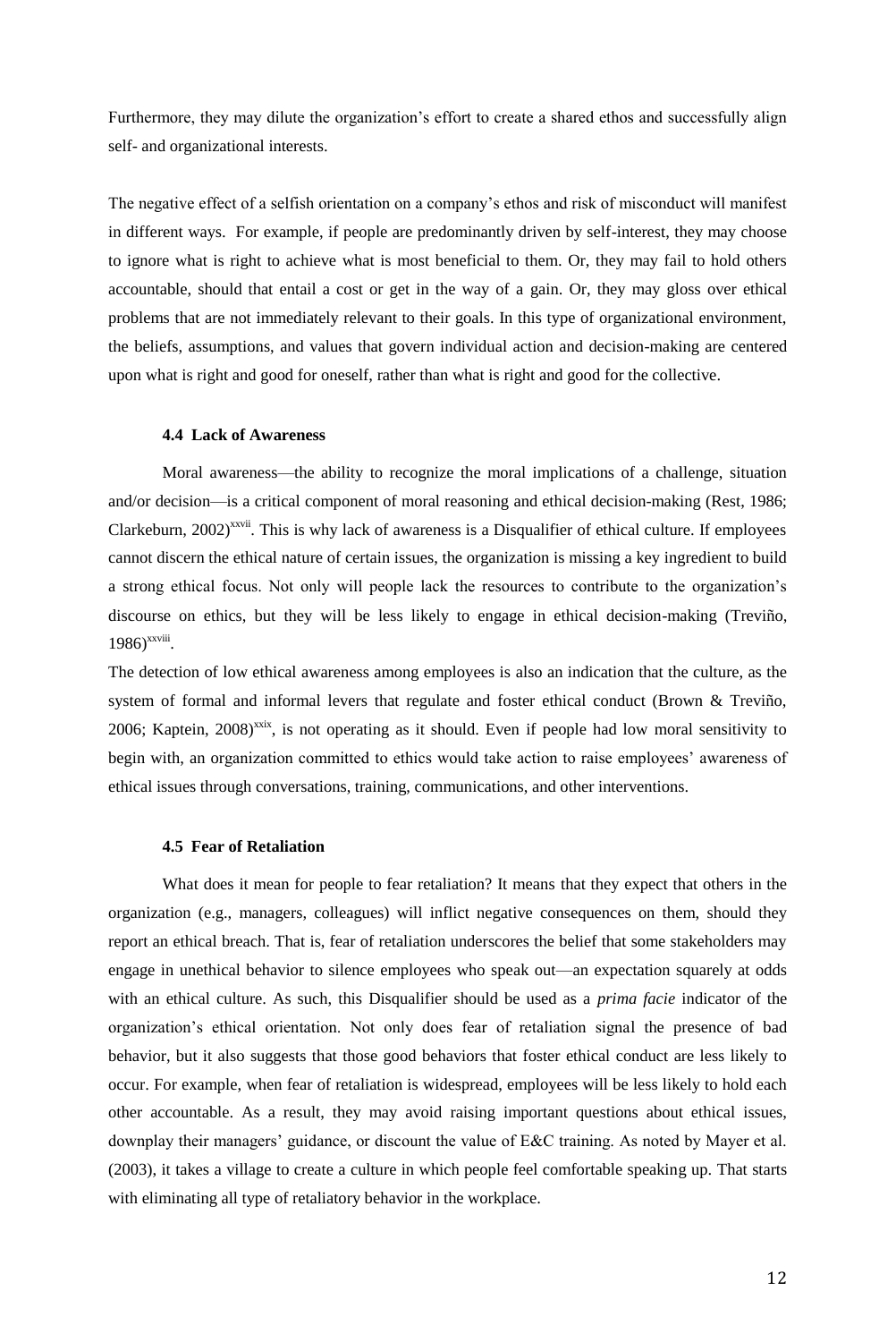## **5. The Qualifiers: Building Ethics in Organizations**

The Qualifiers clarify what companies need to do to foster a strong ethical orientation, providing a balance to the Disqualifiers, which highlight the practices and dynamics an organization must avoid when building their culture. Keeping the Disqualifiers at bay while nurturing the Qualifiers is the most effective strategy to achieve a culture grounded in ethics. Not only are the Qualifiers consistent with intuitive modules people use to evaluate whether the culture is ethical or not (e.g., fairness, care, loyalty, etc.), but they are instrumental to the creation of a strong focus on ethics.

#### **5.1 Organizational Trust**

Trusting relationships are key to an ethical culture. When an individual is perceived as trustworthy, this means that people have confidence in her ability, benevolence, and integrity (Mayer, Davis, & Shoorman, 1995)<sup>xxx</sup>. If trust is prevalent in the organization, people are more likely to hold positive expectations about each other's reliability, motivations, and conduct (Korsgaard, Brower & Lester,  $2015)$ <sup>xxxi</sup>.

This positive climate can help employees take risks when working with each other, letting trust fill the gaps. And this is why trust is a Qualifier of ethical culture: It makes it easier for organizational members to care about each other; it demands a shared commitment toward the same rules; it encourages a sense of moral obligation toward the law (Lilly, Duffy, & Wipawayangkool, 2016)<sup>xxxii</sup>. In short, when organizational trust is high, employees are more concerned with doing the right thing because they know that others are taking risks with them and they are taking risks with others.

# **5.2 Ethical Leadership**

Given that employees look for ethical guidance in connection with decision-making, leaders who consistently engage in ethical conduct can play an influential role on the culture of the organization (Brown, Treviño, & Harrison, 2005)<sup>xxxiii</sup>. In particular, leaders who become legitimate role models by demonstrating honesty, considerateness, and fairness have the personal assets to convincingly steer the organization's focus towards ethics (Brown et al., 2005).

But ethical leadership does not stop at demonstrating integrity (Hogan, Curphy, & Hogan, 1994)<sup>xxxiv</sup>, caring for employees (Howell & Avolio, 1992)<sup>xxxv</sup>, and applying fair standards (Tyler, 1986; Tyler & Degoey, 1995)<sup>xxxvi</sup>. It also requires making ethical principles salient and prominent, engaging in constructive two-way communications on ethical issues (e.g., speaking with and listening to employees), taking responsibility for both good and bad results, and holding people accountable to ethical standards (Brown et al., 2005).

Having leaders commit to these behaviors pays off. Not only does ethical leadership lead to a host of positive outcomes (e.g., satisfaction with leadership, perceived leader effectiveness, employee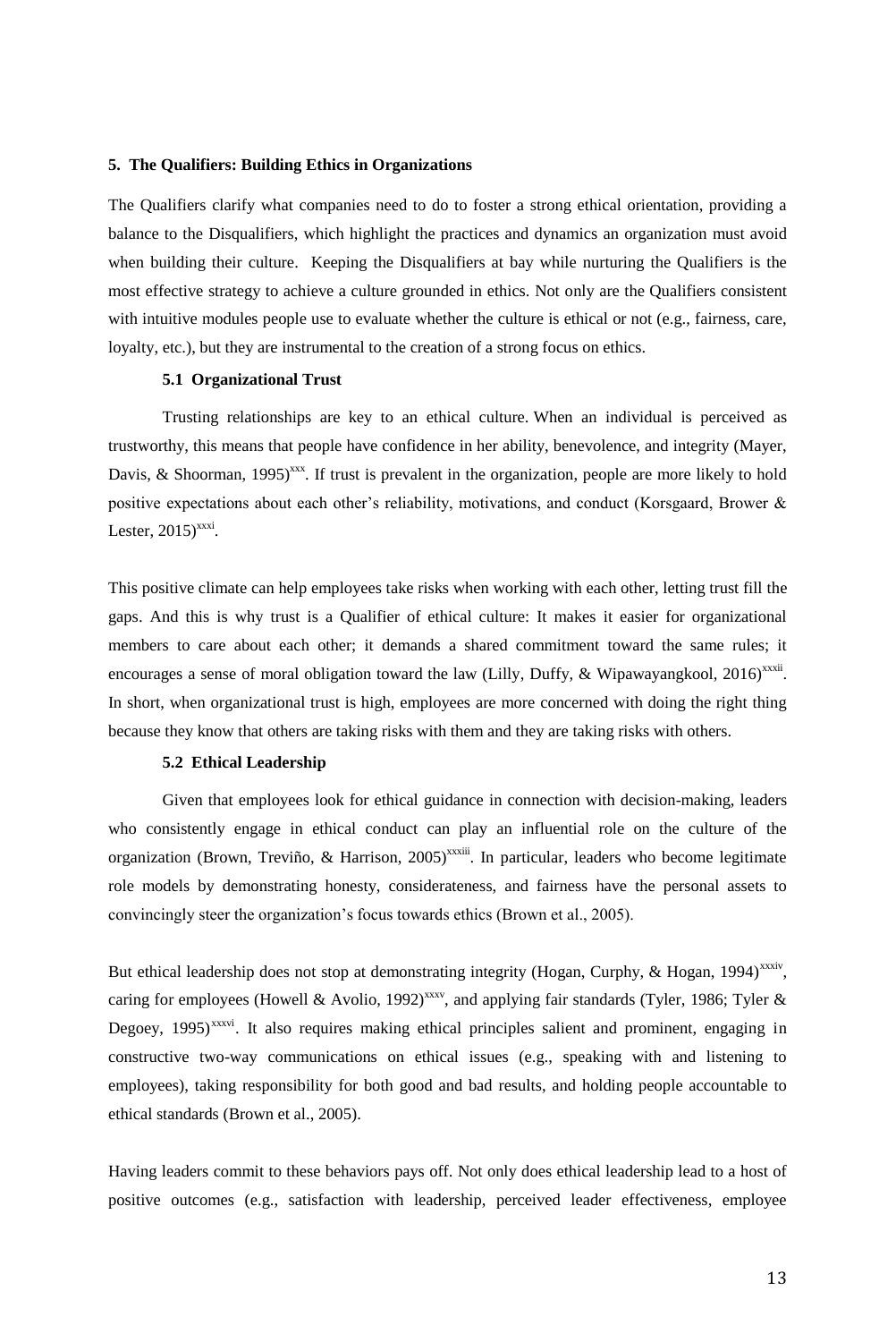dedication, organizational identity, employee self-efficacy, etc.), but it reduces the risk of negative ones (e.g., employee deviant behavior, misconduct, etc.). This is why the Two-Factor Model views ethical leadership as being a foundational system that organizations must cultivate if they wish to be ethical.

## **5.3 Benevolent Orientation**

A benevolent orientation indicates a concern with the common good: People are not simply interested in themselves, but are also focused on how the organization and their actions within it may affect others, and even society at large. Such an orientation is instrumental to an ethical culture because it redefines what is good and right in less myopic and selfish terms.

The positive impact of a benevolent orientation can be multifold. When people make decisions that have ethical implications, they use criteria and frames. The criteria they use (i.e., egoism, benevolence, principled-ness) and the frames they apply (i.e., impact on self, peers, or society at large) will affect how ethical issues are treated and resolved (Victor & Cullen, 1988)<sup>xxxvii</sup>.

Organizations that cultivate a benevolent orientation are positioned to achieve a higher level of moral development. They may embrace a larger, more complex purpose, ponder challenges from different angles, and tackle ethical questions with greater humility and openness. This, in turn, can help employees avoid petty and parochial ways of thinking, strengthening their moral sensitivity and deepening their awareness in the face of new challenges and dilemmas.

#### **5.4 Empathy**

Empathy, the capacity to take perspective and put oneself in other people's shoes, works as an ego-depleting state in which people engage by choice, according to the most recent research (Cameron, Inzlicht, & Cunningham, 2015)<sup>xxxviii</sup>. If empathy is the ability to put oneself into the shoes of others, cognitively and/or emotionally, and if it is a deliberate behavior that bears personal costs, it must entail a deeper state of awareness.

First, people must become responsive to their surroundings to choose to care. Second, the cognitive and emotional shift that allows an individual to take on another person's experience or perspective requires a non-trivial level of presence and reflection, as suggested by the ego-depleting effects empathy has been found to have on people.

This is why empathy works as a Qualifier of ethical culture. If employees are empathetic, they are more apt to take cognitive and emotional perspective. This, in turn, can help them evaluate what is at stake from the vantage point of others and more fully consider the impact of their behavior on their peers and the organization. That is, their moral and ethical focus is bound to grow and develop, opening the way to the organization's own moral development and ethical growth.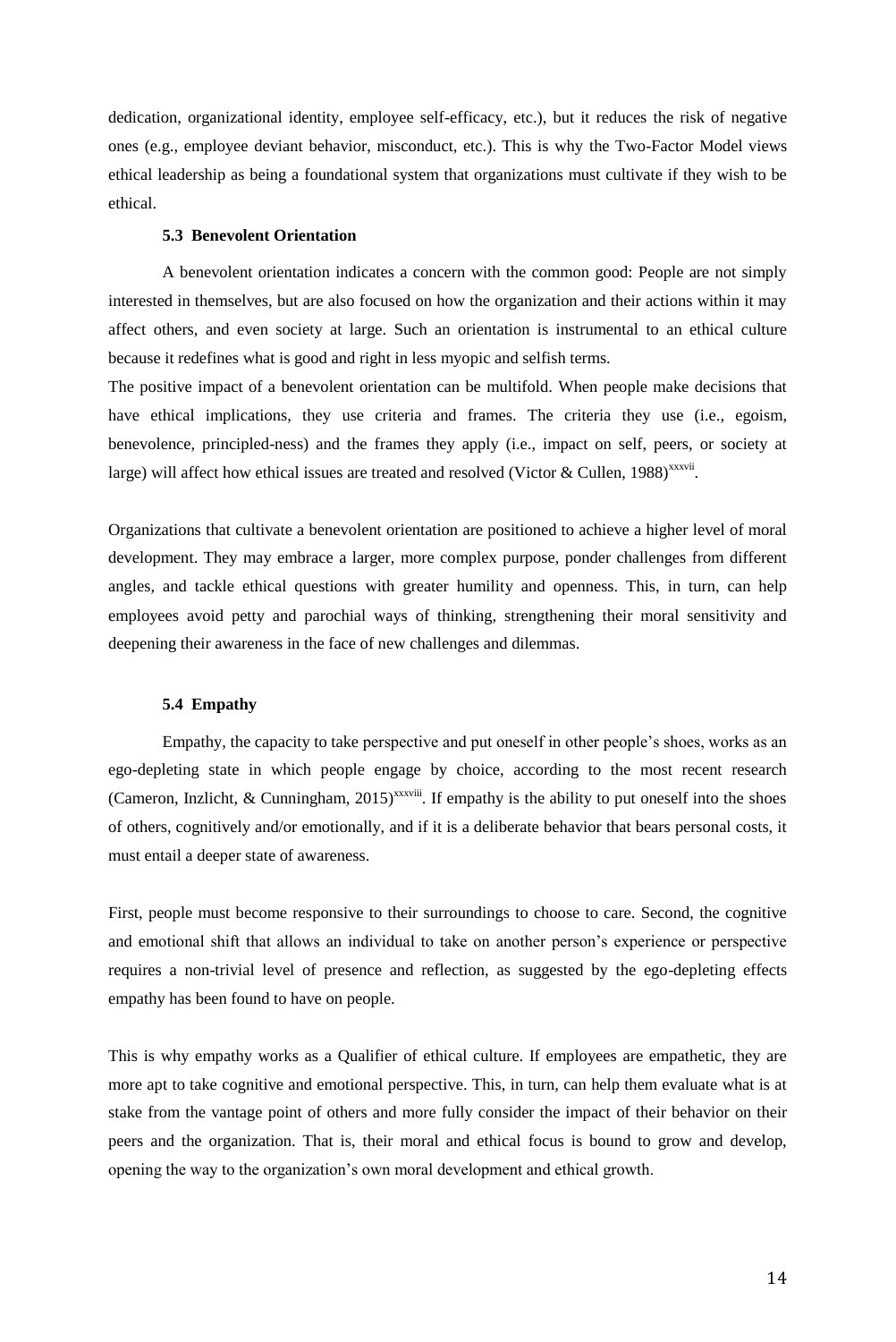#### **5.5 Efficacy & Speaking Out**

In an ethical culture, not only is doing the right thing the normative standard, but people should feel confident that they can exercise meaningful agency over the achievement of ethical outcomes. This is why efficacy, the perception that one can have a positive influence on ethical occurrences, and speaking up, the act of reporting ethical issues or breaches, are critical Qualifiers.

Together, these two elements are characteristic of an environment in which employees can take action to prevent instances of unethical behavior. Efficacy, in particular, suggests that the culture provides employees with internal and external resources (Bandura, 1997)<sup>xxxix</sup> that increase their control over the organization's ethics. In this context, speaking up, a potentially costly course of action due to the challenge it poses to authority and/or peer loyalty, underscores a person's choice to exercise control. Despite the social costs of 'snitching', people who care about the organization's ethics and who believe that their action can help correct course will take steps to counter an unethical outcome.

#### **6. Conclusions**

<u>.</u>

This paper has provided a framework for organizational ethical culture. We provide ten areas of assessment for any organization that wishes to better understand its ethical culture and the drivers of misbehavior. Each component is defined and explained. For those who wish to reduce corporate corruption, they should seek to increase in their organizational culture the factors listed as Qualifiers, and decrease the Disqualifiers.

<sup>i</sup> Treviño, L., Haidt, J., & Filabi, A., *Regulating Ethical Culture,* Behavioral Policy (the journal of the Behavioral Science and Policy Association), (*forthcoming* Winter 2018)

<sup>&</sup>lt;sup>ii</sup> Treviño, L. K., Weaver, G. R., & Brown, M. E. (2008). It's lovely at the top: Hierarchical levels, identities, and perceptions of organizational ethics. *Business Ethics Quarterly, 18,* 233–252

iii Treviño, L., & Nelson, K. (2017). *Managing business ethics* (7th ed.). Hoboken, NJ: Wiley iv The Ethical Systems Culture Working Group members include (in alphabetical order): Michael Brown, Jonathan Haidt, David Mayer, Marshall Schminke, Sean Stevens, Ann Tenbrunsel, Jeffrey Thomas, Linda Trevino, and Siyu Yu.

<sup>v</sup> Herzberg, Frederick; Mausner, Bernard; Snyderman, Barbara B. (1959). *The Motivation to Work* (2nd ed.). New York: John Wiley.

vi Graham, J., Haidt, J., Koleva, S., Motyl, M., Iyer, R., Wojcik, S. P., & Ditto, P.H. (2012) Moral foundations theory: The pragmatic validity of moral pluralism. Advances in Experimental Social Psychology.

vii Tan, H. H., & Tan, C. S. (2000). Toward the differentiation of trust in supervisor and trust in organization. Genetic, Social, and General Psychology Monographs, 126(2), 241-260.

viii House, R. J. (1994). [Path-goal theory of leadership: Lessons, legacy, and a reformulated theory.](javascript:void(0)) The Leadership Quarterly, 7 (3), 323-352.

Mosley, D.C., Pietri, P.H. & Megginson, L.C., (1996). Management: Leadership in action (5th ed.). New York: Harper Collins Publishers.

<sup>&</sup>lt;sup>ix</sup> Schein, E.H. (1992). Organizational culture and leadership (2nd ed.). San Francisco: Jossey-Bass. Avolio Howell, J.M. and Avolio, B.J. (1993). Transformational leadership, transactional leadership, locus of control and support for innovation: Key predictors of consolidated business unit performance. Journal of Applied Psychology, 78, 891-902.

 $^{\text{x}}$  Arnaud, A., & Schminke, M. (2012). The ethical climate and context of organizations: A comprehensive model. Organization Science, 23(6), 1767-1780.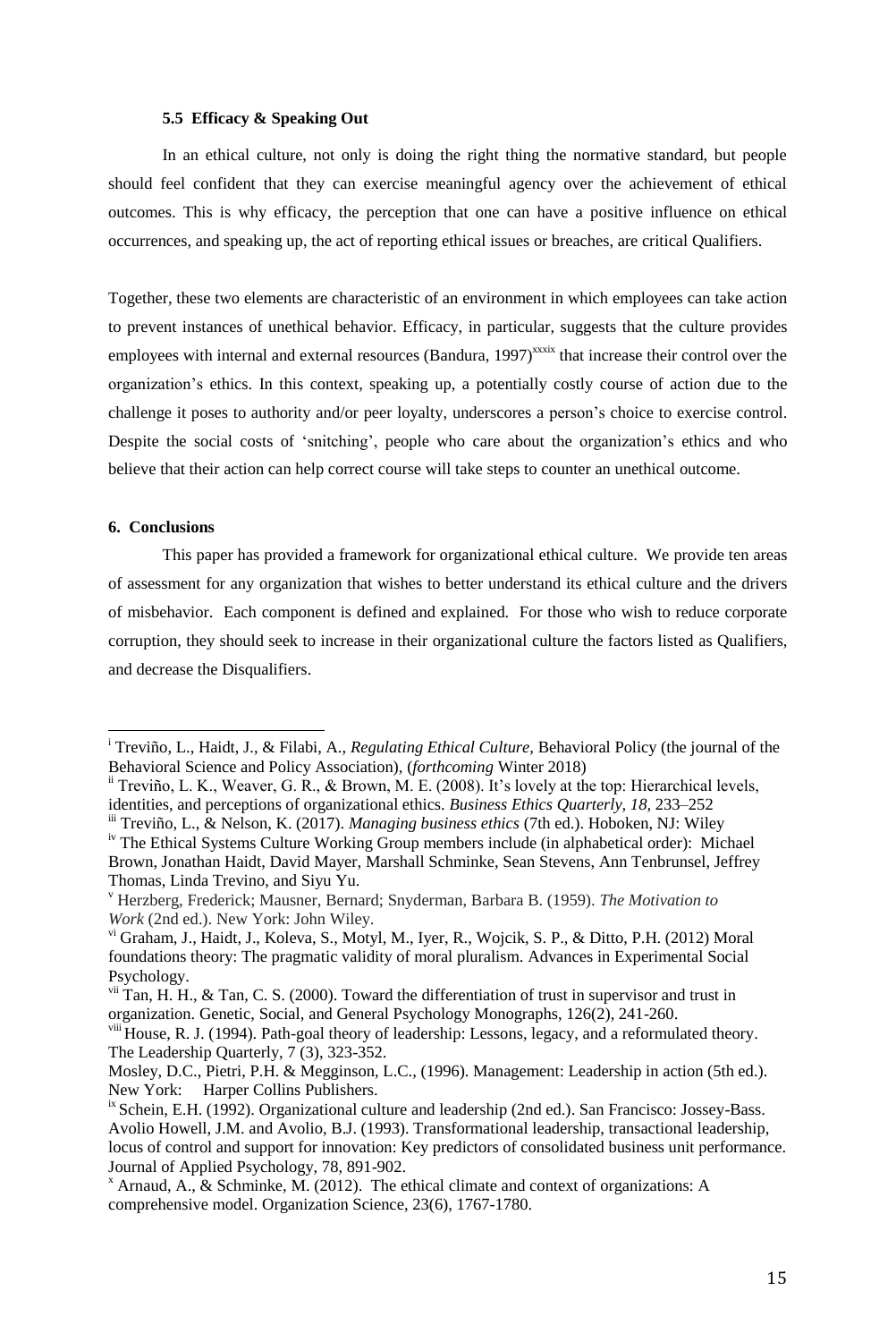<u>.</u> xi Butterfield, K. D., Treviño, L. K., & Weaver, G. R. (2000). Moral awareness in business organizations: Influences of issue-related and social context factors. Human Relations, 53, 981–1018.

 $\frac{x}{n}$  McDonald N.M., Messinger D.S. (2011) The development of empathy: how, when, and why. In: Acerbi A., Lombo J.A., Sanguineti J.J., (Eds.). Free Will, Emotions, and Moral Actions: Philosophy and Neuroscience in Dialogue. IF Press; Vatican City: 2011.

xiii Mayer, D.M., Nurmohamed, S., Treviño, L.K., Shapiro, D. L. Schminke, M. (2013). Encouraging employees to report unethical conduct internally: It takes a village. Organizational Behavior and Human Decision Processes, 121, 89–103.

 $x$ iv Lind, E. A., & Tyler, T. R. (1988). The social psychology of procedural justice. New York: Plenum Press.

 $x<sup>x<sub>v</sub></sup>$  Tyler, T.R. (1991). Psychological models of the justice motive: Antecedents of distributive and procedural justice. Journal of Personality and Social Psychology, 67, 850–863.

<sup>xvi</sup> Cropanzano, R., Goldman, B., Folger, R. (2003). Deontic justice: The role of moral principles in workplace fairness. Journal of Organizational Behavior, 24, 1019-1024.

<sup>xvii</sup> Cropanzano, R., Rupp, D. E., Mohler, C. J., & Schminke, M. (2001). Three roads to organizational justice. In J. Ferris (Ed.), Research in Personnel and Human Resources Management (Vol. 20, pp. 1- 113). Greenwich, CT: JAI Press.

xviii Tyler, T. R., Blader, S. L. (2000). Cooperation in groups: Procedural justice, social identity, and behavioral engagement. Philadelphia: Psychology Press.

xix Ashforth B.E. (1997). Petty tyranny in organizations: A preliminary examination of antecedents and consequences. Canadian Journal of Administrative Sciences, 14, 126-140.

 $\alpha$ <sup>xx</sup> Keashly L., Trott V., MacLean L.M. (1994). Abusive behavior in the workplace: A preliminary investigation. Violence and Victims, 9, 125-141.

<sup>xxi</sup> Mayer, D. M., Kuenzi, M., Greenbaum, R., Bardes, M., & Salvador, R. (2009). How low does ethical leadership flow? Test of a trickle-down model. Organizational Behavior and Human Decision Processes, 108, 1–13.

 $xxi$ <sup>xxii</sup> Jones, T. M. (1991). Ethical decision-making by individuals in organizations: An issue-contingent model. Journal of Communication, 28 (3), 12–29.

xxiii Bandura, A. (1978). Social learning theory of aggression. Journal of Communication, 28 (3), 12– 29.

xxiv Palmer, A. (2000). Cooperation and competition: A Darwinian synthesis of relationship marketing. European Journal of Marketing, 34(5/6), 687–704.

xxv Lu, J., Zhang, T., Galinsky, A. D., Rucker, D. D. (2017). On the distinction between unethical and selfish behavior. Atlas of Moral Psychology.

xxvi Kern, M. C., & Chugh, D. (2009). Bounded ethicality: the perils of loss framing. Psychological Science, 20(3), 378–384.

Edelman, B., & Larkin, I. (2015). Social comparisons and deception across workplace hierarchies: Field and experimental evidence. Organization Science, 26(1), 78–98.

xxvii Rest, J.R. (1986). Moral Development: Advances in research and theory. New York: Praeger. Clarkeburn, H. (2002). A test for ethical sensitivity in science. Journal of Moral Education, 31(4), 439–53.

xxviii Treviño, L. K. (1986). Ethical decision-making in organizations: A person-situation interactionist model. The Academy of Management Review, 11(3), 601-617.

 $x$ xxix Brown, M. E., Treviño, L. K., (2006), Ethical leadership: A review and future directions. The Leadership Quarterly, 17, 595–616.

Kaptein, M. (2008). Developing and testing a measure for the ethical culture of organizations: The corporate ethical virtues model. Journal of Organizational Behavior, 29, 923–947.

xxx Mayer, R. C., Davis, J. H., & Shoorman, F. D. (1995). An integrative model of organizational trust. The Academy of Management Review, 20 (3), 709-734.

<sup>xxxi</sup> Korsgaard, M. A., Brower, H. H. & Lester, S. W. (2015). It isn't always mutual: A critical review of dyadic trust. Journal of Management, 41(1), 47-70.

 $\frac{x}{x}$  Lilly, J., Duffy, J.A., & Wipawayangkool, K. (2016). The impact of ethical climate on organizational trust and the role of business performance: If business performance increases, does ethical climate still matter? Institute of Behavioral and Applied Management, All Rights Reserved. xxxiii Brown, M. E. Treviño, L.K., Harrison, D. A. (2005). Ethical leadership: A social learning

perspective for construct development and testing. Organizational Behavior and Human Decision Processes, 97,117–134.